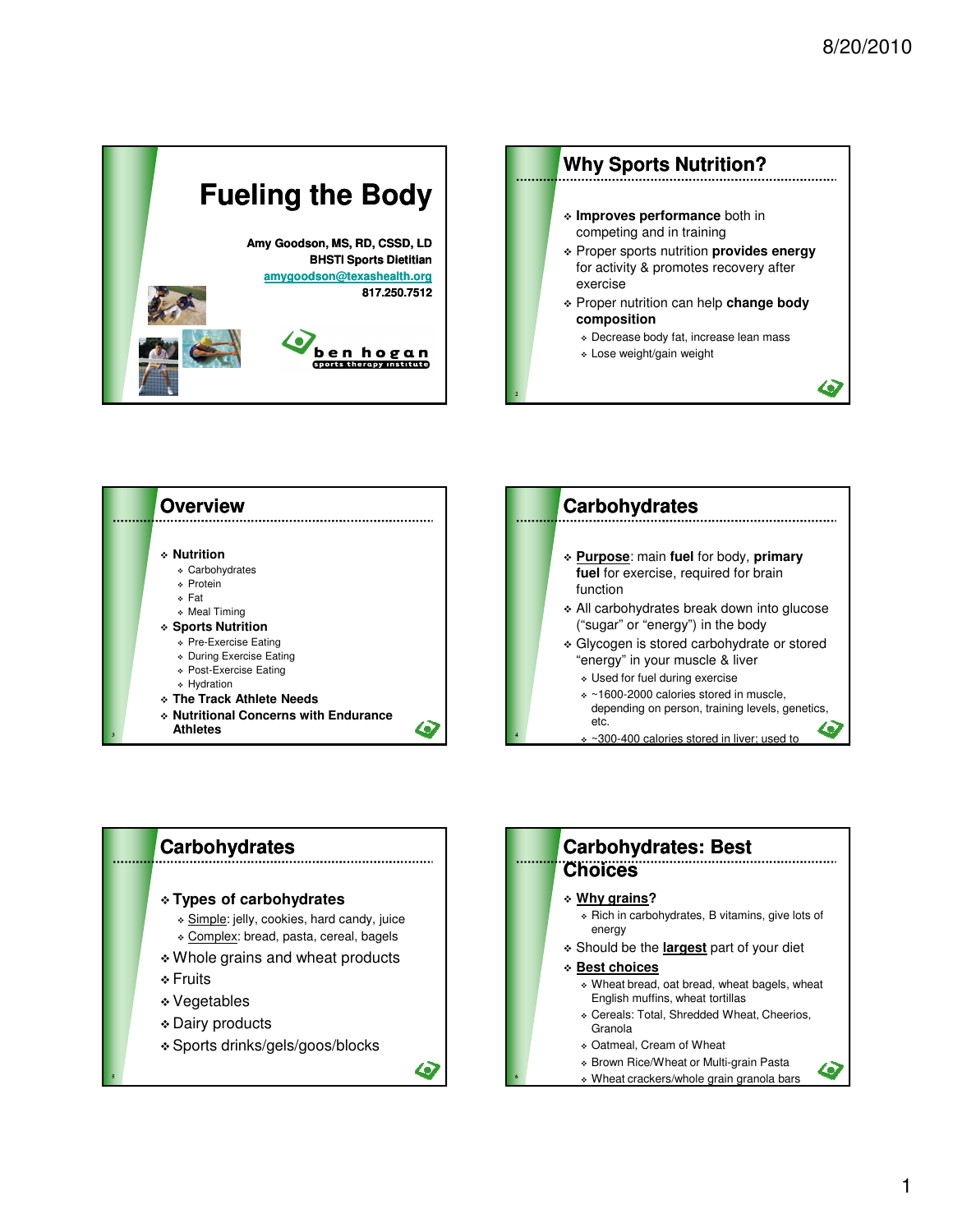# **Protein: Best Choices**

- **Purpose:** Build/repair muscles, hair/nail growth, boosts immunity, RBC production
- Lean meat

bars/shakes

**7**

- Chicken, turkey, lean ham, lean red meat, fish, tuna, turkey bacon and turkey sausage
- Take the skin off of meat
- \* Eggs and egg whites
- Low-fat dairy products
	- Milk, cheese, yogurt, cottage cheese
- Whey protein powders and smoothies/shakes made with it…whey protein absorbs fastest
- \* Nuts, seeds, peanut butter have some protein



**8**







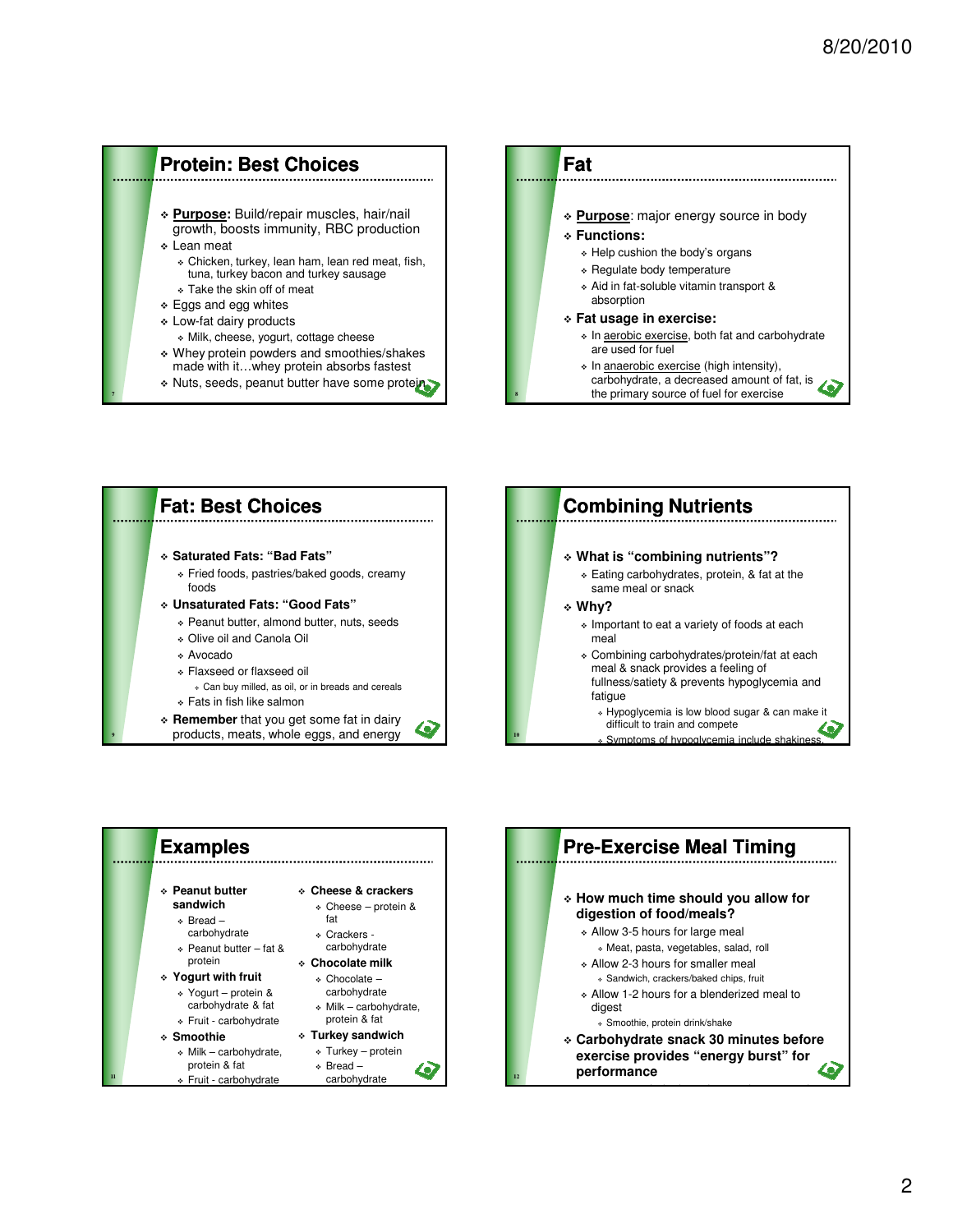#### **Pre-Exercise Eating Pre-exercise meal** High carbohydrate Low in fat & fiber These slow down digestion Moderate protein Combine protein + carbohydrate Plenty of fluids **Immediate Pre-exercise Snack** 30 minutes before workout/game High carbohydrate, small amount of protein to provide you with a boost of energy 40 **13**





50 kg female runner would need 50 gm carb

## **Runs Over 1 hour Key is knowing what the athlete can tolerate** Easy-to-carry, easy-to-digest foods Sports drinks

- $\div$  Energy bars + water
- $\div$  Fruit + water

**16**

- Hard candies + water
- Fruit snacks/gummy bears or crackers + water

49

 Sport carbohydrate products Goos, gels, blocks, jelly beans



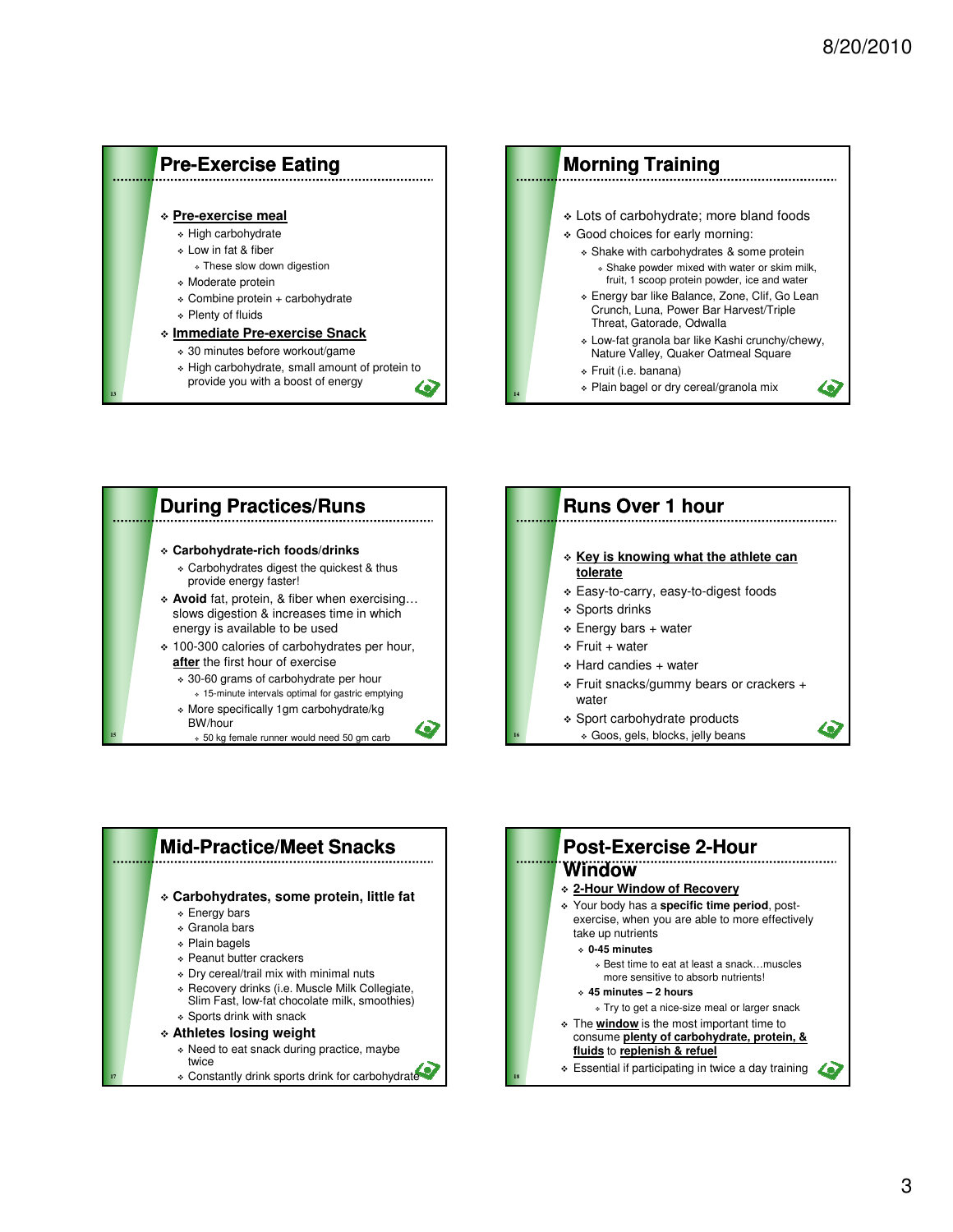





**19**

**21**

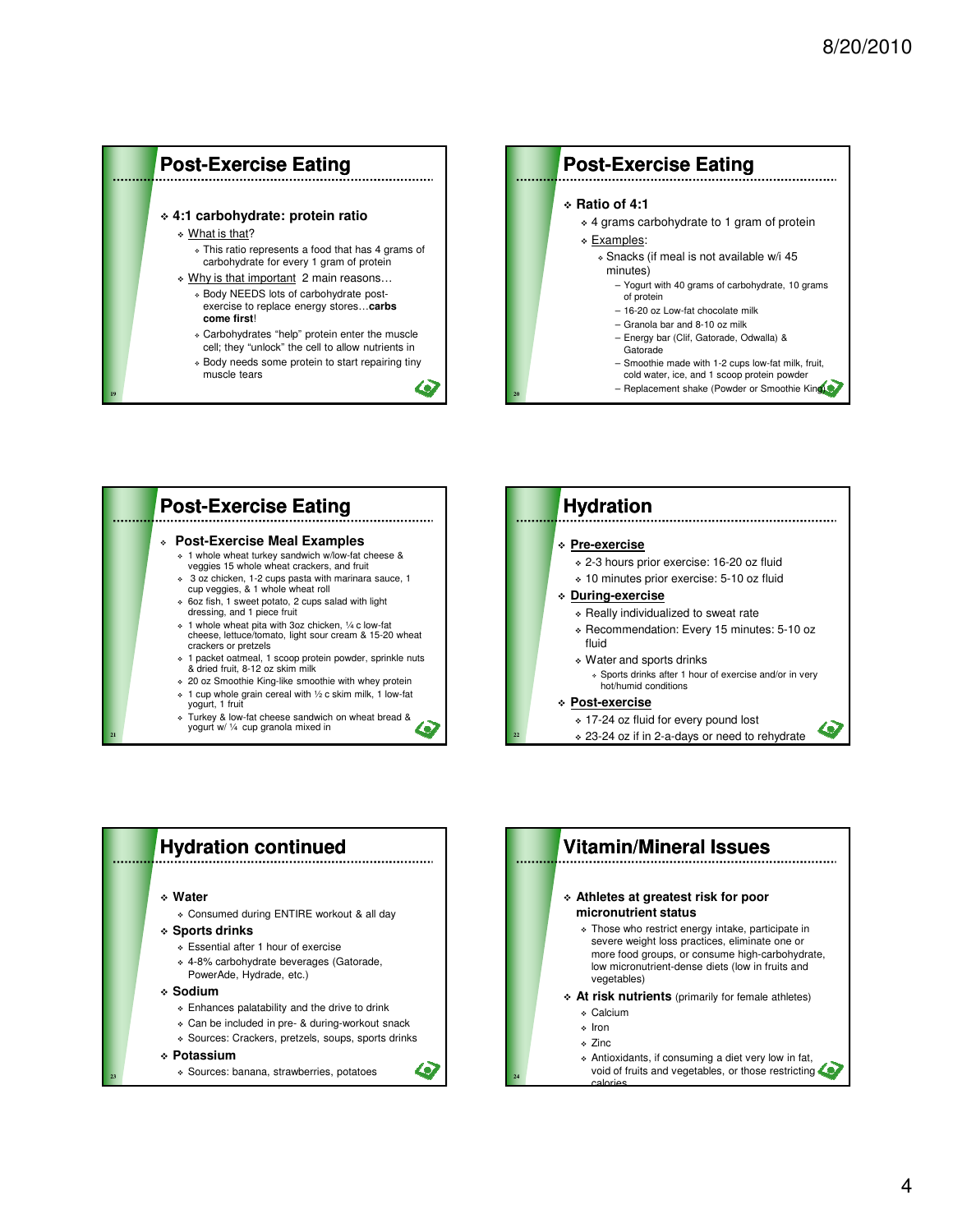### **Take-Home Message for Athletes**

- Consume 5-8 meals/snacks per day
- Include a good amount of carbohydrate, moderate protein, and some healthy fat at each meal/snack
	- Carbohydrate "The Fist Rule"
	- Protein "The Palm Rule"

**25**

- Include fruits and vegetables in meals/snacks to ensure adequate vitamin/mineral intake
- Drink fluids ALL day; not just around exercise Water, Flavored Waters, Crystal Light, Propel, etc.
	- Sports drinks (Gatorade, PowerAde, etc.) for
		- training **26** and 26 and 26 and 26 and 26 and 26 and 26 and 26 and 26 and 26 and 26 and 26 and 26

### **Sample "Eating Day"**  $\div$  Breakfast – 7:00-8:00 am  $\div$  Mid-morning snack - 10:00 am  $\cdot$  Lunch – 12:00-1:00 pm  $\div$  After school/pre-workout snack - 3:00 pm  $\div$  Practice – 3:00-5:00 pm Water & sports drink • If on long run, 30-60g carbohydrate during 2<sup>nd</sup> hour Post-workout snack – 5:00-5:30pm  $\div$  Dinner – 7:00 pm  $\div$  Evening snack – 9:00 pm

- Bedtime 10:30-11:30 pm
- $\blacktriangle$